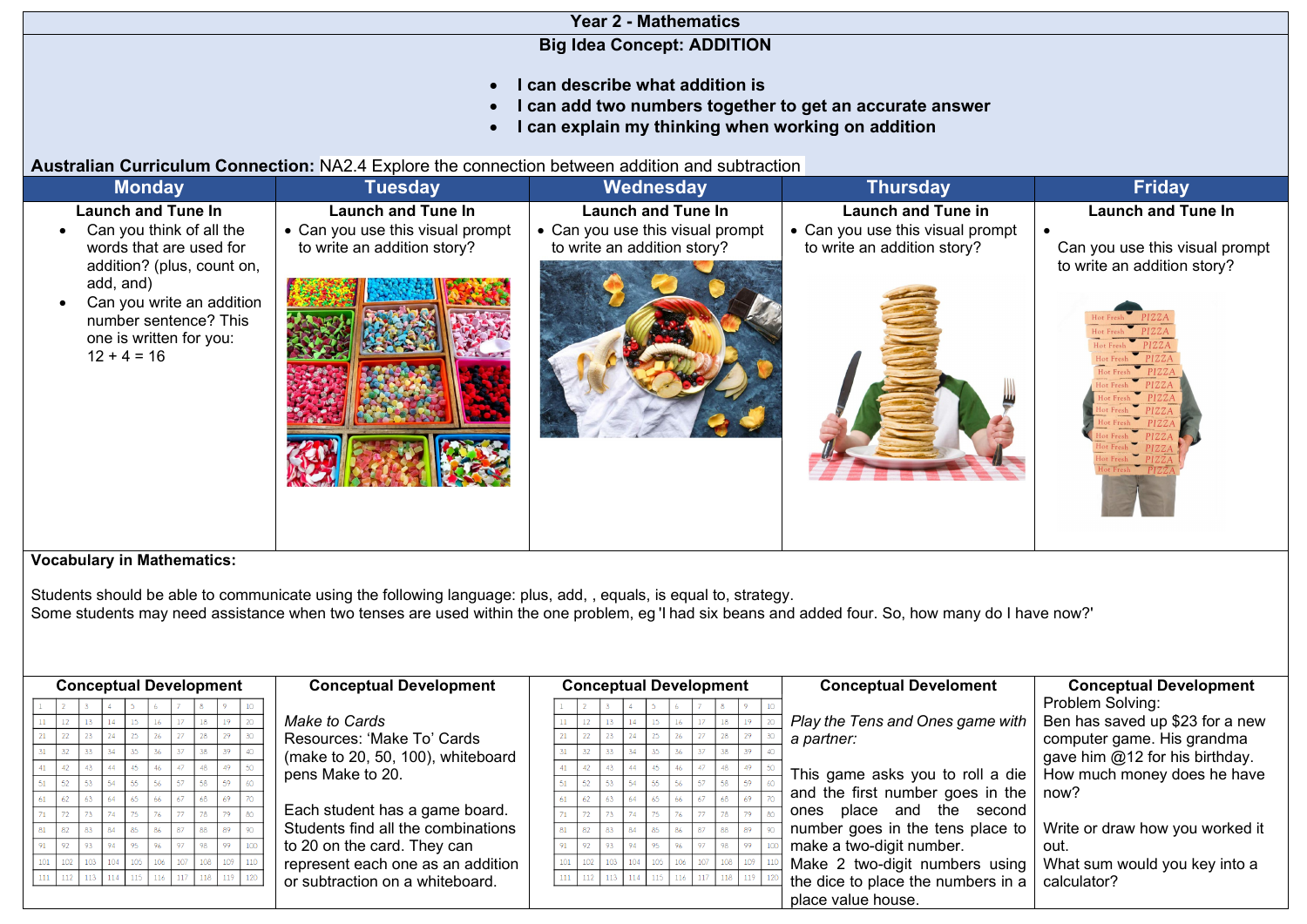*Activity Process – Let's Add 10 1*. Give each student a 100's board and 10 counters. 2. Ask students to count in tens,

starting at 10.

3. Ask students to put a counter on 10. Ask, "What is 10 more? Allow students time to count along 10 spaces to 20.

4. Ask students to place a counter on 20. Continue in this way until you reach 100.

5. Repeat activity but this time start at 3. Ask: "What is 10 more?" Allow students time to count along to 13.

6. Ask students to place a counter on 13. Ask "What is 10 more than 13?".

7. Continue this way. Ask students to keep adding 10 each time.

8. As students continue with their pattern ask them to write their answers on a whiteboard as they go.

Source: Linthorne, C. & Serenc, M. 2005. Jigsaw Maths Teacher Resource Book 2. Firefly Press: Buderim



| 6  | 2  | 3  | 4                                                                                                                                                        | 5  |
|----|----|----|----------------------------------------------------------------------------------------------------------------------------------------------------------|----|
|    | 7  | 8  | 9                                                                                                                                                        | 10 |
| 11 | 12 | 13 | 14                                                                                                                                                       | 15 |
| 16 | 17 | 18 | 19                                                                                                                                                       | 20 |
| 21 | 22 | 23 | 24                                                                                                                                                       | 25 |
| 26 | 27 | 28 | 29                                                                                                                                                       | 30 |
| 31 | 32 | 33 | 34                                                                                                                                                       | 35 |
| 36 | 37 | 38 | 39                                                                                                                                                       | 40 |
| 41 | 42 | 43 | 44                                                                                                                                                       | 45 |
| 46 | 47 | 48 | 49                                                                                                                                                       | 50 |
|    |    |    | O Copyright <b>Privilable Numbers arg</b><br>Notes 1992 privateles about as:<br>To promotoscopy Commend on adding instead to publish 2014 at Taxa of the |    |

Use the 120 chart to work out these addition sums:

 $32 + 18=$ 

72+ 12=

28+ 19=

 $64 + 23 =$ 

Explain to someone what strategy you used. How did you see it in your maths brain?



Can you draw what these two-digit numbers would look like if I was to represent or make them using bundling sticks like the ones in the photo?



Can you now take these two numbers and answer ' how many sticks are there now altogether?<sup>'</sup>

Show how you worked it out in a drawing

How could you have worked it out on a calculator?

Repeat the process

Is the second answer more or less sticks altogether than the first answer?

How many more or less did you have in the second instance?

Tell someone how you worked it out.

2. Ryan has saved \$21 for a new computer game he is going to buy with Ben. Use the answer from problem 1 to work out how much more money Ben has saved than Ryan?

Draw or write how you worked it out.

What sum would you key into a calculator to work out your answer?

3. Ryan and Ben have saved \$56 towards the computer game they want to buy. They need \$22 more. How much money do they need to buy the game? Draw or write how you worked it out.

What sum would you key into a calculator to work out your answer?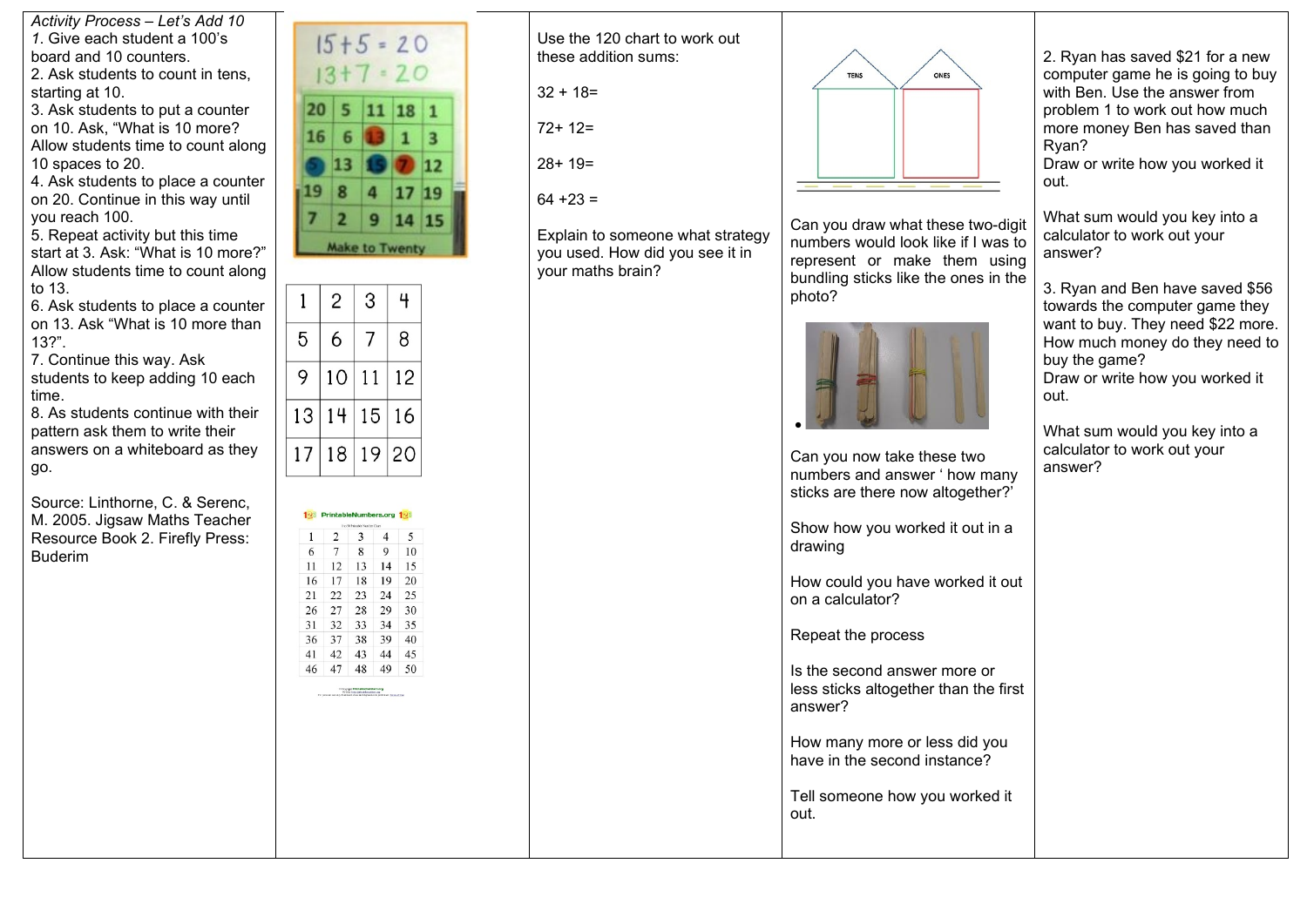| <b>Learning Journal</b><br>Using the number sentence<br>you wrote earlier, can you say<br>a number story to match this?<br>E.g- There were 12 chickens<br>pecking in the grass and 4<br>more came along to join them,<br>how many were there all<br>together? There were 8<br>altogether.<br>Can you draw an addition<br>story to match your number<br>sentence? | Hundreds Chart<br>$2$ $3$ $4$ $5$ $6$ $7$ $8$ $9$ 10<br>  12   13   14   15   16   17   18   19   20<br>21 22 23 24 25 26 27 28 29 30<br>$32$ 33 34 35 36 37 38 39 40<br>41 42 43 44 45 46 47 48 49 50<br> 52 53 54 55 56 57 58 59 60<br>$62$ 63 64 65 66 67 68 69 70<br>72 73 74 75 76 77 78 79 80<br>$\boxed{81}$ $\boxed{82}$ $\boxed{83}$ $\boxed{84}$ $\boxed{85}$ $\boxed{86}$ $\boxed{87}$ $\boxed{88}$ $\boxed{89}$ $\boxed{90}$<br>91 92 93 94 95 96 97 98 99 100<br><b>Learning Journal</b><br>• Thinking of addition, draw/ write<br>what comes to mind. | <b>Learning Journal</b><br>• Can you draw 3 addition stories<br>where the total is above 30?<br>• Write the sum you would use to<br>work out the answer?                                                                                                                         | <b>Learning Journal</b><br>Can you go outside<br>and see where<br>addition might be<br>represented in<br>nature. Can you<br>make a number<br>sentence using ideas<br>from outside?<br>E.g- 2 butterflies<br>were sitting on a<br>bush and 3 more<br>came along. How<br>many butterflies<br>altogether?<br>Can you find addition<br>with two digit<br>numbers in the real<br>world?<br>Draw what you think<br>about when you<br>consider addition in<br>the real world? | <b>Learning Journal</b><br>Can you write an addition<br>problem that someone in<br>your class could solve?<br>How do you think they might<br>work it out?<br>Is there another way to think<br>about this or show your<br>thinking?                     |
|------------------------------------------------------------------------------------------------------------------------------------------------------------------------------------------------------------------------------------------------------------------------------------------------------------------------------------------------------------------|---------------------------------------------------------------------------------------------------------------------------------------------------------------------------------------------------------------------------------------------------------------------------------------------------------------------------------------------------------------------------------------------------------------------------------------------------------------------------------------------------------------------------------------------------------------------|----------------------------------------------------------------------------------------------------------------------------------------------------------------------------------------------------------------------------------------------------------------------------------|------------------------------------------------------------------------------------------------------------------------------------------------------------------------------------------------------------------------------------------------------------------------------------------------------------------------------------------------------------------------------------------------------------------------------------------------------------------------|--------------------------------------------------------------------------------------------------------------------------------------------------------------------------------------------------------------------------------------------------------|
| <b>Fluency</b><br>Addition card game:<br>Take a deck of cards<br>Turn over the first card-<br>this is your first number.<br>Turn over a second card<br>Add your two cards<br>together.<br>What is the sum of the<br>$\bullet$<br>two cards altogether?                                                                                                           | <b>Fluency</b><br><b>Counting in Tens- Calculator</b><br>Game<br>Resources: Calculator/<br>$\bullet$<br>paper<br>Ask students to use<br>$\bullet$<br>constant addition on their<br>calculator to count in 10's.<br>To begin, students enter<br>'10+' and then press $'=$ '                                                                                                                                                                                                                                                                                          | <b>Fluency</b><br>Addition card game:<br>Take a deck of cards<br>$\bullet$<br>Turn over the first card-<br>this is your first number.<br>Turn over a second card<br>Add your two cards<br>$\bullet$<br>together.<br>What is the sum of the<br>$\bullet$<br>two cards altogether? | <b>Fluency</b><br><b>Counting in Tens- Calculator</b><br>Game<br>Resources: Calculator/<br>$\bullet$<br>paper<br>Ask students to use<br>$\bullet$<br>constant addition on their<br>calculator to count in 8's.<br>To begin, students enter<br>'8+' and then press '='                                                                                                                                                                                                  | <b>Fluency</b><br>Addition card game:<br>Take a deck of cards<br>Turn over the first card-<br>this is your first number.<br>Turn over a second card<br>Add your two cards<br>together.<br>What is the sum of the<br>$\bullet$<br>two cards altogether? |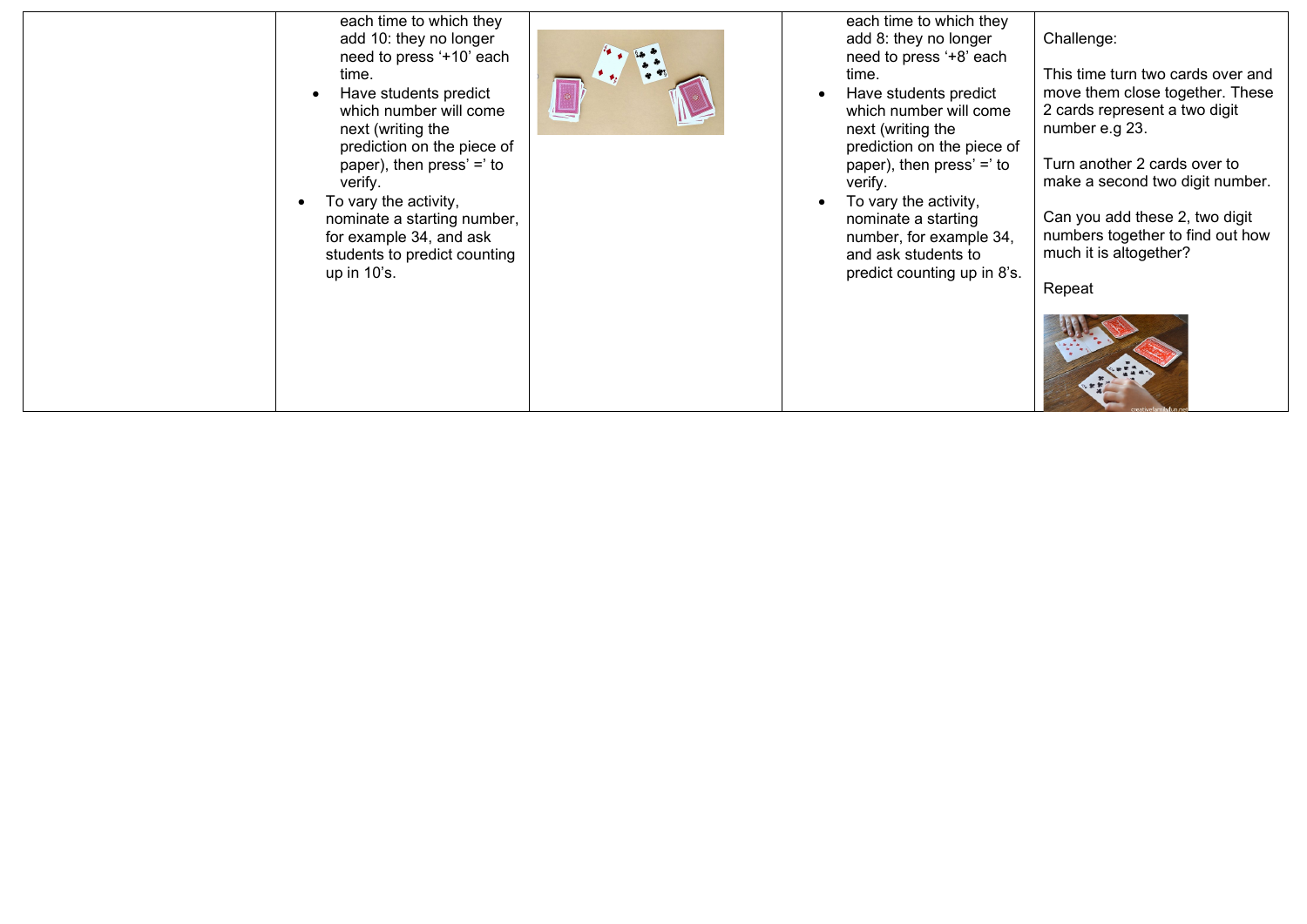Place Value Houses

| "The Trend Setter House" |      |  |  |  |  |  |  |
|--------------------------|------|--|--|--|--|--|--|
| Tens                     | Ones |  |  |  |  |  |  |
|                          |      |  |  |  |  |  |  |
|                          |      |  |  |  |  |  |  |
|                          |      |  |  |  |  |  |  |
|                          |      |  |  |  |  |  |  |
|                          |      |  |  |  |  |  |  |
|                          |      |  |  |  |  |  |  |

**Numeracy Development Projects** 

Teachers may copy this page for educational purposes.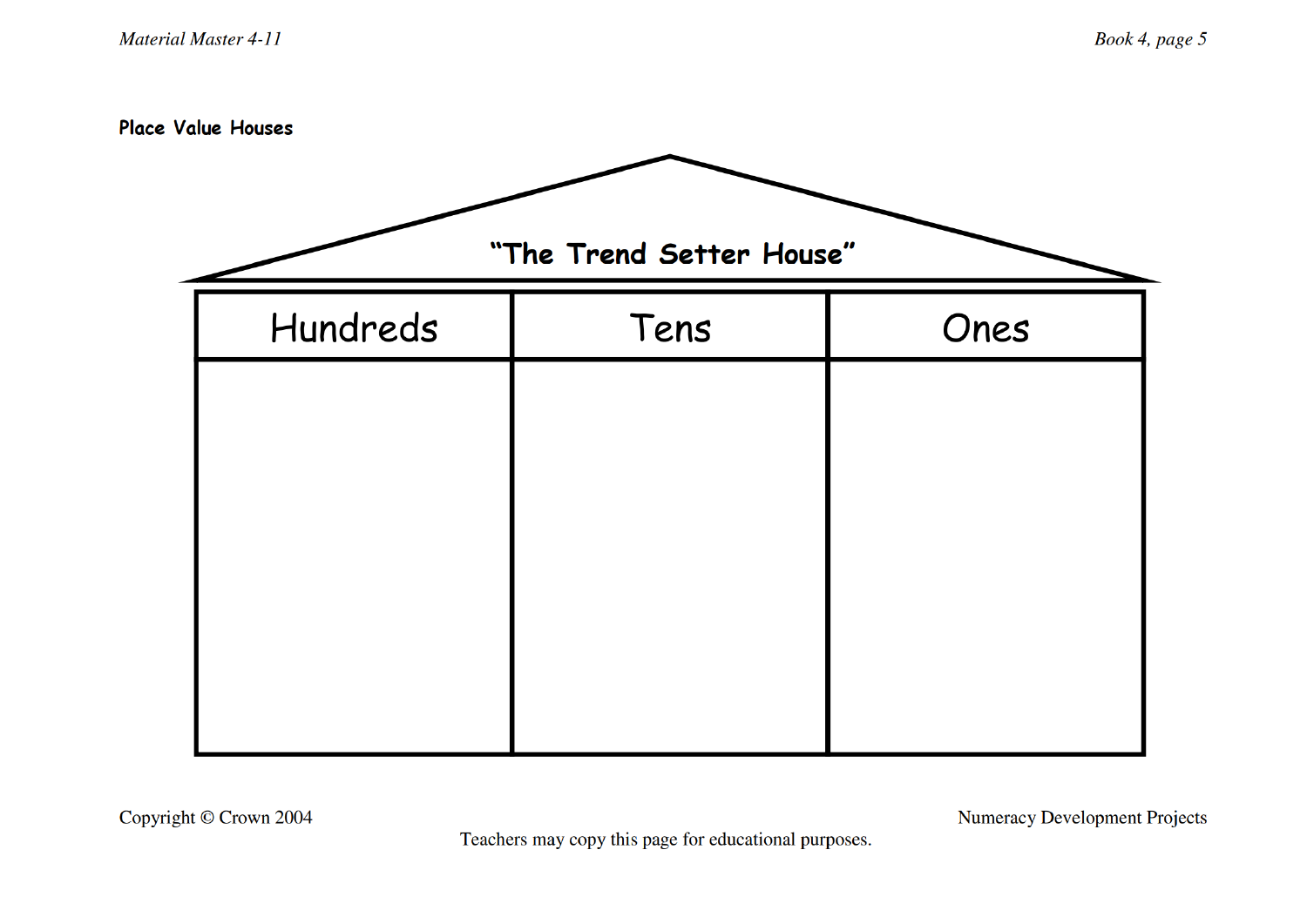|    |    | З           | 4  |
|----|----|-------------|----|
| 5  | 6  |             | 8  |
| 9  | 10 | 11          | 12 |
| 13 | 14 | 15          | 16 |
|    |    | 17 18 19 20 |    |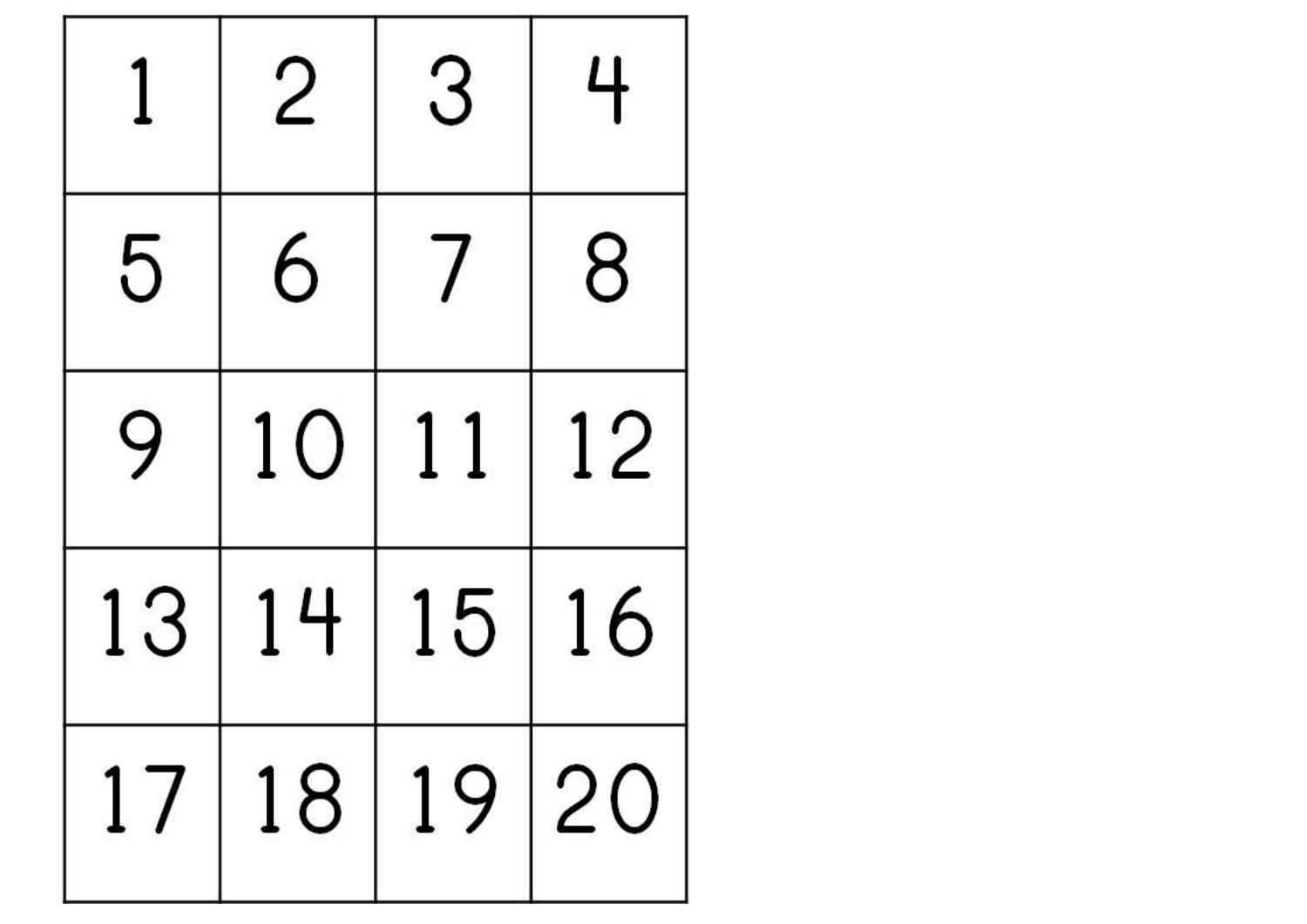

1 to 50 Printable Number Chart

| 1  | 2  | 3  | 4  | 5  |
|----|----|----|----|----|
| 6  | 7  | 8  | 9  | 10 |
| 11 | 12 | 13 | 14 | 15 |
| 16 | 17 | 18 | 19 | 20 |
| 21 | 22 | 23 | 24 | 25 |
| 26 | 27 | 28 | 29 | 30 |
| 31 | 32 | 33 | 34 | 35 |
| 36 | 37 | 38 | 39 | 40 |
| 41 | 42 | 43 | 44 | 45 |
| 46 | 47 | 48 | 49 | 50 |